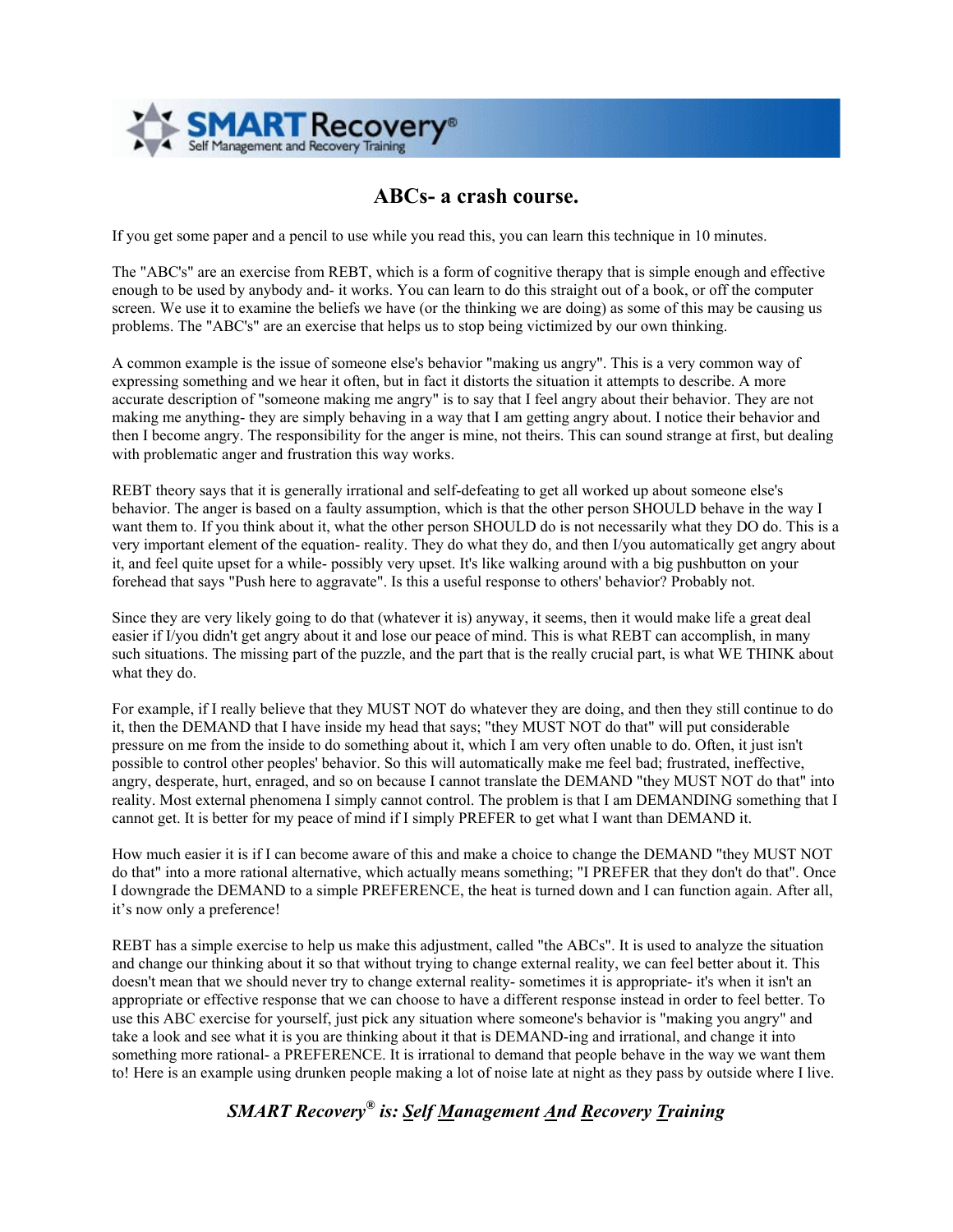

A. (Activating situation) Drunk people outside, making some noise.

B. (Irrational Belief I have about A) They MUSTN'T make any noise.

C. (Consequences of having those beliefs about A)

When noisy drunken people pass in the street outside late at night and wake me up I feel angry. It feels bad. I lie awake feeling angry and upset and don't get back to sleep for a long time.

D. (Dispute the irrational Beliefs in B by turning them into questions and answers)

WHY shouldn't they make any noise- where is that commandment written in stone? Well, it isn't.

E. (Effective new thinking- substitute something rational instead of B)

Drunken people often tend to be noisy, but it's no big deal. It is very common that they make some noise on their way home. I will CHOOSE to not upset myself about this, and I will stop even noticing it because it is not a problem for me. When this happens I will say "Ah, the drunk people who pass in the night" (taking care to spell it right) and go back to sleep.

You can make an ABC exercise really short;

**A**. (Activating situation) Drunks walking past outside, making some noise.

**B**. (Irrational Belief I have about **A**) They SHOULDN'T make any noise

**C**. (Consequences of having those beliefs about **A**) I Feel angry, etc

**D**. (Dispute the irrational Belief/s in **B**) WHY shouldn't they make any noise?

**E**. (Effective new thinking) Drunk people do make noise, it's what they're good at- its like a natural talent for them. I will CHOOSE to not upset myself about this.

And you can do this on many situations that bother you and reclaim your peace of mind, just look for the DEMAND and turn it into a PREFERENCE. Here's another one.

**A**. (Activating situation) I tried to do something and failed

**B**. (Irrational Belief I have about **A**) I must always be successful

**C**. (Consequences of believing **B**) I feel bad, depressed, etc

**D**. (Dispute the Irrational Belief in **B**) where is it written in stone that I must I always be successful?

**E**. (Effective new thinking to replace **B**) I would prefer always to be successful but let's be realistic- that isn't very likely, is it- so when I'm not successful I don't need to make myself feel bad.

## *SMART Recovery® is: Self Management And Recovery Training*